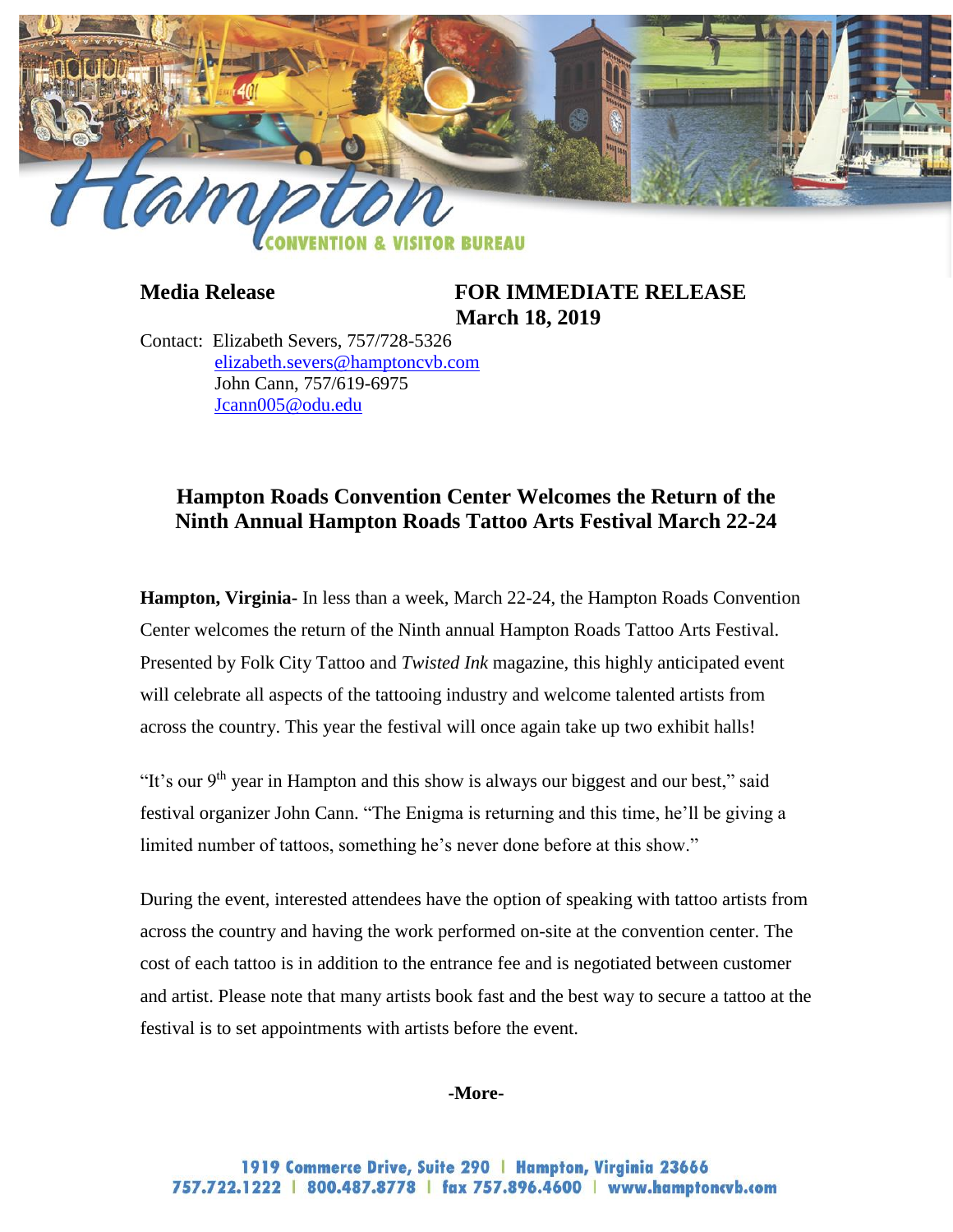## **Hampton Roads Convention Center Welcomes the Return of the Ninth Annual Hampton Roads Tattoo Arts Festival March 22-24- Page 2**

"This year we have roughly 300 tattoo artists," said Cann. "If you want to meet many great custom tattoo artists all under one roof, this is the festival to attend."

The festival will feature several new and returning contests and activities, including the Seventh annual Kids Temporary Tattoo Contest and Best Booth. The Kids Temporary Tattoo Contest (ages 12 and under) will take place on Sunday, March 24 with up to 30 participants receiving a ribbon. First, Second, and Third place winners will receive trophies.

Another big highlight of this year's festival is the Eighth annual Miss Hampton Roads Pin-Up Girl Contest, taking place Saturday, March 23. Twenty pre-selected finalists will show in their pin-up inspired garb of the 50's, 60's, and 70's to compete for top prize (\$2500 in total prizes, including \$1000 cash).

Other highlights of this year's festival include daily categorized tattoo contests, art vendors, tattoo supply vendors, BMX Stunt Team, live mural painting, and more. Returning for their second year in a row is Tragedy, an all-metal tribute band to the Bee Gees. Team TDH will also be on-site, testing the limitations of the human body through suspension.

"The purpose of the Hampton Roads Tattoo Arts Festival is to provide a festive environment and entertainment for tattoo enthusiasts and those just curious about tattoos," said Cann. "It is an opportunity to bring our colorful community together under one roof for a weekend of fun and camaraderie."

**-More-**